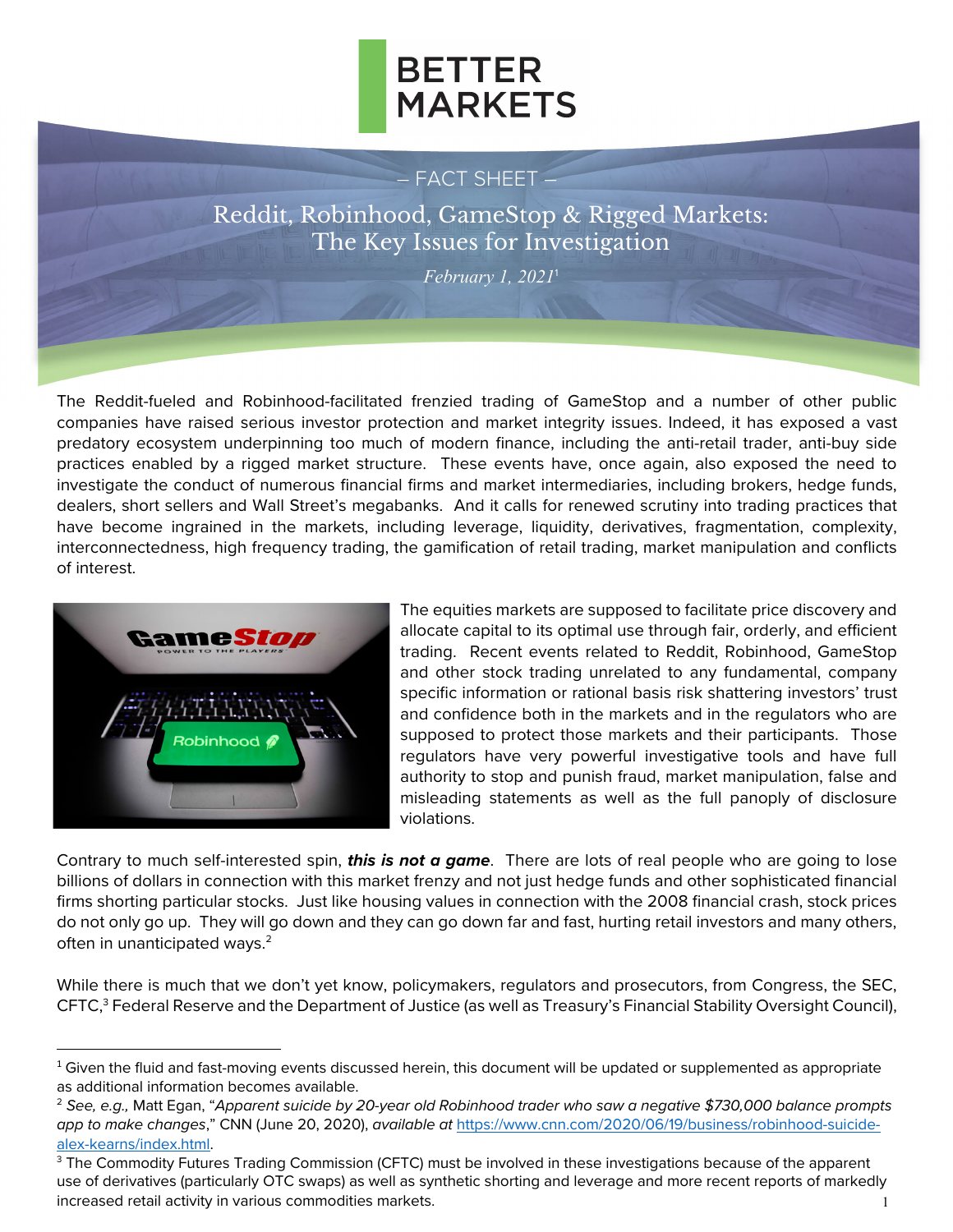

need to conduct comprehensive and thorough investigations into these events and activities to determine who, if anyone, broke the law and what policies, rules, regulations and laws, if any, need to change to protect investors and markets. The following are the key issues currently known that should be the focus of those investigations and discussions.

## Ripping Off Retail Traders

Robinhood appears to be the opposite of the legendary character it purports to be; in fact, a more accurate name might be "Robbin' its Clients." First, too many of the trades on Robinhood enrich sophisticated trading firms and billionaires at the expense of Robinhood's traders. Second, Robinhood enriches itself by selling its clients' orders to so-called market makers or so-called internalizers that are high-frequency traders.4 This is not unique to Robinhood. This is a widespread, common industry practice at retail broker-dealers. (Tellingly, this was an unlawful practice at Robinhood until recently due to its failure to disclose it did this and the fact that those practices at times adversely affected the prices its clients received on their orders.)

### P**ayment for Order Flow (PFOF): Legalized Bribery**

It has been reported that Robinhood was paid more than \$450 million in 2020 alone for selling its clients' orders to trading venues, which is called "payment for order flow" or PFOF (also referred to as "maker-taker" fees and rebates). Because PFOF incentivizes brokers like Robinhood to send their clients' orders to the highest bidder, many see the practice as nothing more than a form of legalized bribery that further advantages already dominant high frequency trading firms and too often results in everyday investors paying more for stock than they otherwise would.

The dealers buying that order flow execute the orders and, of course, make money in doing so, presumably multiples of the \$450 million they paid Robinhood for that order flow. For example, dealer Citadel Securities, owned by hedge fund billionaire Ken Griffin, appears to be the biggest recipient of Robinhood's order flow, reportedly handling "29% of GameStop trading volume Monday through Thursday" last week.<sup>5</sup> Thus, Robinhood's clients' trading advantages and enriches billionaires like Ken Griffin, whose Citadel Securities had net trading revenue of \$6.7 billion just last year (which does not include the billions presumably pocketed via the Citadel hedge fund).<sup>6</sup> That would appear to be the opposite of robbing from the rich and giving to the poor.

There is a good argument that most of the PFOF money should have gone to or at least been shared with Robinhood's clients, especially in light of the SEC settlement revelations that its clients unknowingly exchanged "commission-free" trades for inferior execution (which can be far more costly to the investors than commissions). In any event, those investors were entitled to the best execution available in relevant markets conditions, which they apparently did not receive as required by law.

<sup>4</sup> It does this by receiving hundreds of millions of dollars of so-called "rebates" from market makers and dealers for routing its clients' orders to those market makers and dealers, who make claims about best execution, etc.

<sup>5</sup> Alexander Osipovich, *GameStop Frenzy Puts Spotlight on Trading Giant Citadel Securities*, Wall St. J. (Jan. 31, 2021), available at https://www.wsj.com/articles/gamestop-frenzy-puts-spotlight-on-trading-giant-citadel-securities-

<sup>11612089000?</sup>mod=searchresults\_pos2&page=1 (also reporting that 73% of all "U.S. retail stock trading volume goes through Citadel Securities" and Virtu Financial).<br><sup>6</sup> This of course raises a myriad of other issues regarding how Citadel (and the many other similarly structured market

participants) manages and handles order data and how it maintains "walls" between the various activities, all of which policymakers, regulators and prosecutors should carefully examine.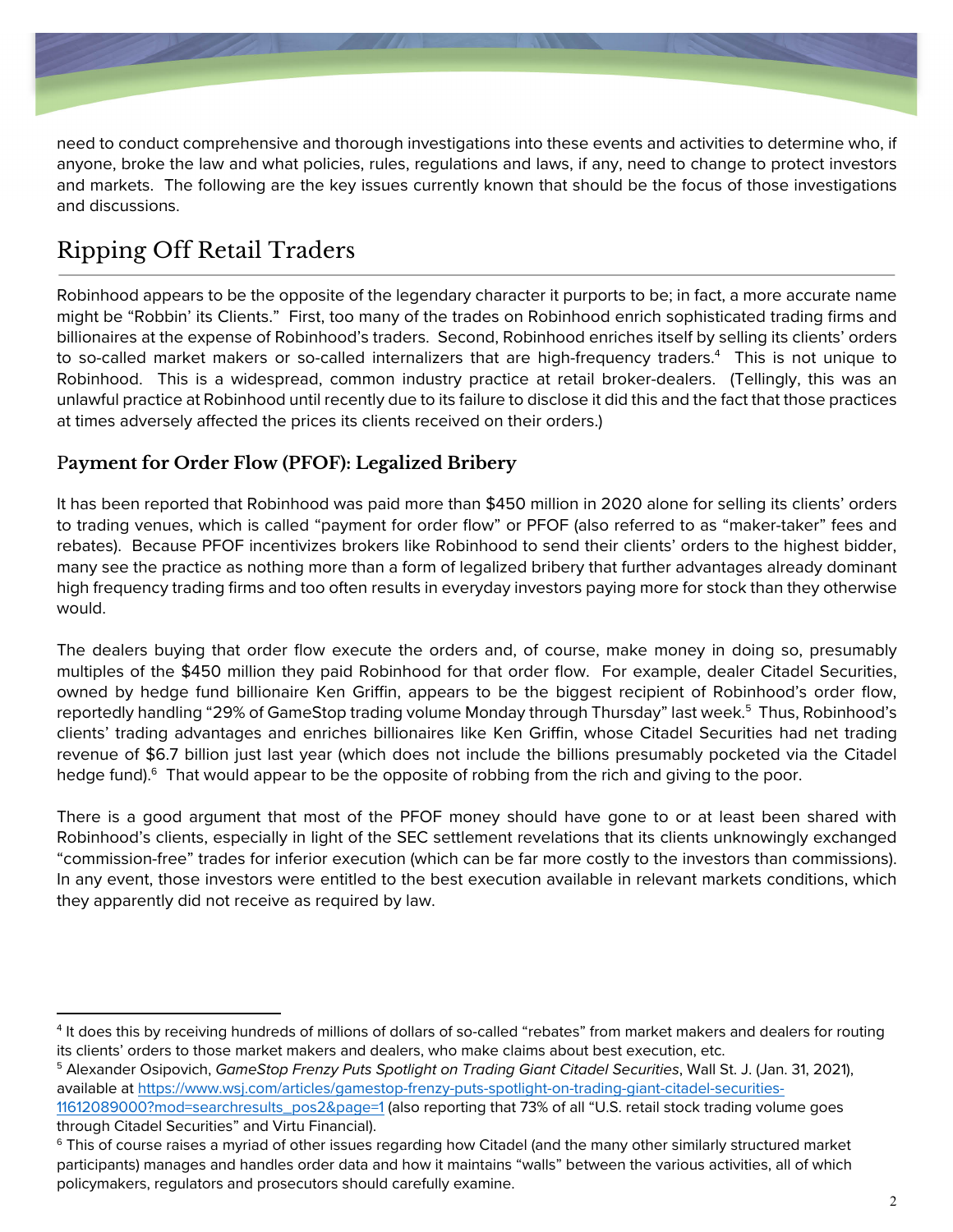

Robinhood did not invent the practice of getting rich off selling its clients' orders to third parties (i.e., the PFOF practice of receiving rebates for routing retail orders).<sup>7</sup> But it has–once again–exposed the many conflicts-ofinterest and the mostly hidden costs and dangers associated with it, including, do not forget, that the dealers purchasing that order flow are often on the other side of those orders when they subsequently execute them against their own inventory. It is long past due for the SEC, CFTC, and other regulators to review and stop the many predatory practices associated with and enabled by PFOF, which harms investors, our markets, price discovery, capital formation and allocation, among other things.

### **Fraudulent and Misleading Claims of "Free Trading"**

Of course, a key to keeping this lucrative scheme going and the money flowing to brokers, dealers and so-called market makers is to make sure retail traders do not know that lots of people are getting rich off of their orders. That appears to be why Robinhood allegedly broke the law and paid a \$65 million fine (without admitting to any wrongdoing) to settle an action by the SEC last December for not telling its clients that it was selling their orders and making a ton of money in PFOF.<sup>8</sup> The other key part of the scheme is the trumpeted misleading claim of "commission free trading," which too many traders hear as "free trading." Unsurprisingly, given the well-known behavioral science that "free" goods or services (or those believed to be "free") tend to be over consumed, retail trading has skyrocketed since the industry started de facto selling "free trading."

As is clear from the billions paid for order flow and the billions made from executing those orders, there is no such thing as "free trading." Thus, the claim of "commission free trading" is often no more than a rhetorical ruse to attract new investors and distract from the billions of dollars in PFOF and other hidden costs that ultimately come out of retail investors' pockets. It's pretty clear that these intermediaries are often merely transferring the investors' visible upfront commissions into invisible after-the-fact de facto commissions. $^9\,$  This has been enabled by the created complexity of the fragmented order processing system that one could argue is designed primarily to hide those payments.

Among many other things, the SEC should consider taking the position that the claim "commission free trading" is materially misleading to a reasonable investor. In addition, the SEC should consider requiring brokers like Robinhood making any claim that suggests or could be interpreted as "free trading" to specifically, clearly and in plain English disclose all of the indirect and unseen fees and costs (broadly defined) to the trader associated with placing an order, including but not limited to PFOF. That, however, would not necessarily disclose all of the direct and indirect revenue received by all the intermediaries that touch a given trade and the SEC should consider how best to require that information to be disclosed to traders and the markets.

### **The Gamification of Trading**

Compounding that lure of "free trading" claims is the gamification of trading, which Robinhood seems to have perfected by incorporating the addictive game features of more benign apps into its trading app for the purpose of triggering more trading. Thus, it is taking an activity – investing and risking money – that has historically been

<sup>7</sup> *See, e.g*., Carl Levin, *Time to stop trading conflicts that cost investors billions*, the Financial Times (Jan. 11, 2020), *available at* https://www.ft.com/content/8a88d1e9-8a76-47c3-9fb7-b720fab55f5d.

<sup>8</sup> In Re Robinhood Financial, *available at* https://www.sec.gov/litigation/admin/2020/33-10906.pdf. Other issues raised by this case are the SEC's continual failure to charge (1) firms like Robinhood with fraud rather than mere disclosure violations, and (2) the individuals who broke the law rather than just the financial firm. Any fair reading of the facts in this settlement agreement would seem to make out a pretty clear case of intentional fraud.

<sup>&</sup>lt;sup>9</sup> This is not to suggest that all investors are harmed at all times. No doubt, some investors benefit from commission-free trading and these order routing practices some of the time, but, when analyzed holistically and comprehensively, investors and markets appear to be overwhelmingly disadvantaged.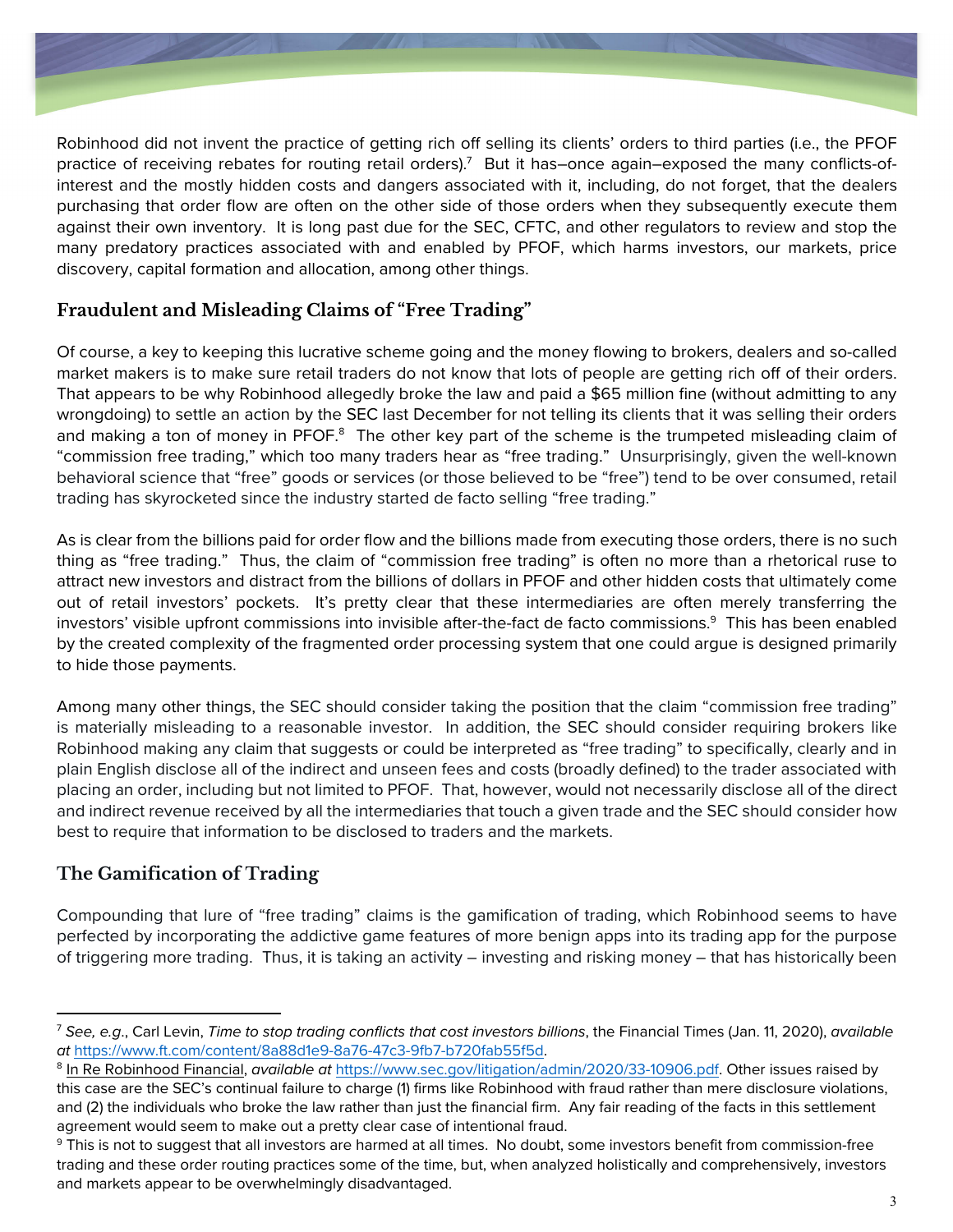

viewed as requiring thought, diligence, analysis and financial wherewithal and imbuing it with rapid, seemingly low-consequence and fundamentally recreational game playing. As said above, investing in markets is not a game, but involves the making and losing of vast sums of money, often in a very short period of time.

Regulators should, at a minimum, review (1) whether a broker-dealer registered with and ostensibly regulated by the SEC can satisfy its legal duties to its investor clients with such a product, and (2) whether broker-dealers, in practice, are balancing the communications and interfaces emphasizing the profitability and ease of trading with equally compelling and conspicuous information concerning the risks of trading, including the risk of substantial losses. The latter would be especially important with respect to options trading that reportedly have been at the center of GameStop's rapid and irrational price increases to market values far in excess of other companies with substantially more fundamental value support.

Interestingly, it appears that the same type of endorphin-engendering game playing is part of the business model of Reddit, which, while not a registered broker-dealer, should be scrutinized as well. In addition, reports that registered representatives currently employed by SEC registered broker-dealers acting under pseudonyms in Reddit require especially careful requlatory scrutiny.<sup>10</sup> But, that investigation should not be limited to Reddit or a particular chat, but must include analyzing the role social media more broadly plays in today's markets and what additional rules or laws, if any, might be appropriate.

### **Market Manipulation**

Investigators must also focus on scrutinizing at least two possible forms of market manipulation. First, the chat rooms where many retail investors appear to be getting their information and perhaps coordinating their trading must be reviewed. While many traders are likely sharing accurate information and genuine enthusiasm, the SEC should determine whether there is any evidence of market manipulation, ranging from standard "pump and dump" schemes to professionals possibly violating their legal duties,<sup>11</sup> among a variety of other questionable and possibly manipulative and illegal practices.

Second, for years, hedge funds and other professional market participants have engaged in the systematic shorting of targeted stocks ostensibly based on the fundamental analysis view that they are overpriced. However, it appears that some also short stocks on the non-fundamental view that significant shorting in itself will cause those stocks to fall in price, allowing the shorts to reap huge profits. Unlawful fraud and manipulation may underlie many of these and related practices, which regulators need to thoroughly analyze.

### **Unfair and Inadequate Remedies for Retail Investors When Ripped Off**

As is becoming widespread in far too many areas, almost all financial firms require their clients to sign lengthy, complicated agreements that, among other things, force them to address any and all disputes in arbitration. In this case, that not only applies to Robinhood and the other financial firms, but Reddit also reportedly requires users to sign similar agreements.<sup>12</sup>

<sup>10</sup> *See, e.g.,* Pam and Russ Martens, *GameStop Promoter Keith Gill Was No 'Amateur' Trader; He Held Sophisticated Licenses and Worked in the Finance Industry*, (Jan. 30, 2021), *available at* 

https://wallstreetonparade.com/2021/01/gamestop-promoter-keith-gill-was-no-amateur-trader-he-held-sophisticated-tradinglicenses-and-worked-in-the-finance-industry/.

<sup>&</sup>lt;sup>11</sup> See, e.g., note 8 above.<br><sup>12</sup> Tom Hals, *Analysis: Robinhood and Reddit protected from lawsuits by user agreement, Congress, Reuters (Jan. 30, 2021), available at* https://www.reuters.com/article/us-retail-trading-robinhood-liability-an-

idUKKBN29Z0HI?taid=601575a459acd30001ef2602&utm\_campaign=trueAnthem:+Trending+Content&utm\_medium=trueA nthem&utm\_source=twitter.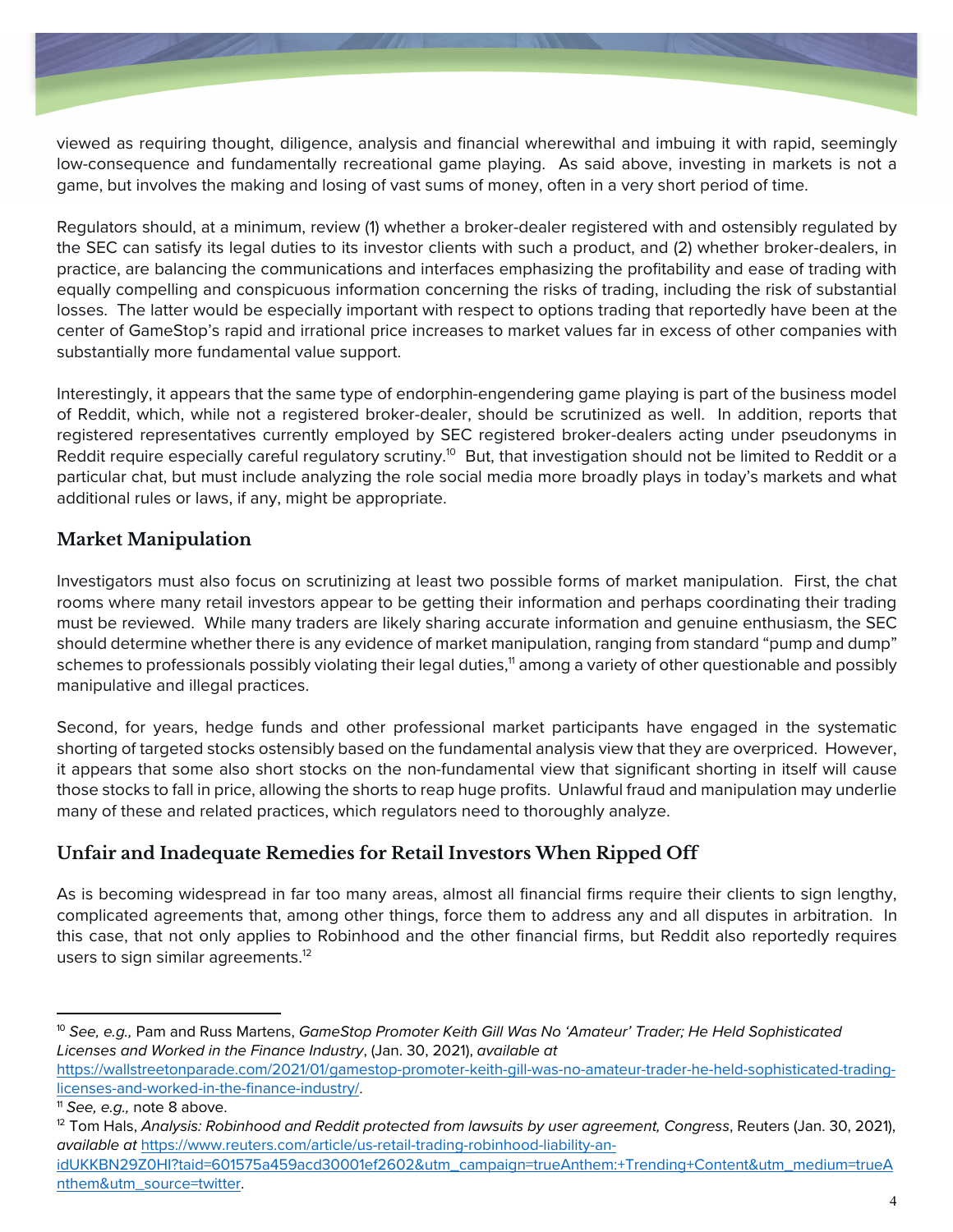

However, the arbitration venue is not transparent or fair; indeed, it is dark, biased and expensive, which is why most investors do not pursue their claims and why, those that do, usually lose. This also takes away investors fundamental rights to join with other victims to recover in class actions filed and litigated in open court with wellknown and time-proven procedural protections for all parties, almost all of which are lacking in arbitration. This is not only unfair to the investors, but also enables financial firms to conceal from the public, including regulators, prosecutors and legislators, illegal, unfair, abusive and predatory practices that should be punished or changed. Thus, these limitations on investors' rights also deprive the public of critically important information that should inform the public debate about the key issues raised in connection with these market events. Policy makers should reexamine the uniform financial industry practice of forced arbitration agreements and their harm to public policy and the public interest.

## Rigged Markets

Rigged markets and general awareness that they are rigged–including by policymakers, regulators and prosecutors–are not new. This has been repeatedly and starkly highlighted over the years, including in the 2008 financial crash, when Michael Lewis' 2014 book Flash Boys caused a sensation, followed the 2010 "flash crash," and in frequent mini-flash crashes and other market "anomalies" over the years. While each have received varying degrees of attention, regrettably none have resulted in meaningful regulatory or other action that protects investors or markets.<sup>13</sup> While it remains to be seen if there will be any reforms this time, continued market mayhem confirms yet again that today's markets are riddled with conflicts of interest and unethical abusive practices, if not rigged in fundamentally unfair and opaque ways against everyday investors and the buy side more generally.

### **Conflicts of Interest**

There are far too many conflicts of interest distorting today's markets. For example, Citadel owner and billionaire Ken Griffin's hedge fund has direct and indirect investments in and activities related to equities its affiliate, Citadel Securities, makes markets and trades in. Furthermore, Citadel, which already had \$1 billion invested in Melvin Capital Management, reportedly provided a \$2 billion lifeline last week to Melvin, a hedge fund that reportedly lost a fortune shorting GameStop and other stocks.<sup>14</sup> According to reporting, that means that Citadel Securities was making a fortune off of Robinhood's clients who were taking long positions on GameStop while at the same time Citadel invested in and provided emergency funding to hedge funds with massive short positions in the very same stocks. Those activities raise numerous other questions: Melvin's bets, like most hedge fund bets, were reportedly highly leveraged. Who enabled Melvin's borrowings and who was making the margin calls that reportedly necessitated the bailout? Who were the securities lenders to Melvin and other GameStop shorts?

### **Short-selling Activity**

It appears that the net available float of GameStop stock actually available to trade was insufficient to cover the short positions. In fact, one report indicated that hedge funds were able to short-sell 140% of the total float of GameStop. In addition to questions about compliance with the uptick rule, Regulation SHO, short selling requirements and other regulatory matters, investigators must determine whether Goldman Sachs, Citigroup or

 $13$  The one major reform that was supposed to result from the "flash crash" was the creation of a consolidated audit trail (CAT), which was regrettably outsourced to the conflict-ridden industry and, no surprise, is still years away from being completed. As a result, investigators here will once again not have state-of-the-art tools to do their job quickly or efficiently. If nothing else comes out of this, Congress and the SEC simply must make the CAT a reality within the next year. After all, it is unconscionable that private market participants like Citadel and all of Wall Street's biggest financial firms have knowledge and data about today's markets than are far superior to that readily available to the primary regulator of those markets, let alone advance access to market trading data that retail investors lack.

<sup>14</sup> Juliet Chung, *Citadel, Point72 to Invest \$2.75 Billion Into Melvin Capital Management*, Wall St. J. (Jan. 25, 2021) *available at* https://www.wsj.com/articles/citadel-point72-to-invest-2-75-billion-into-melvin-capital-management-11611604340.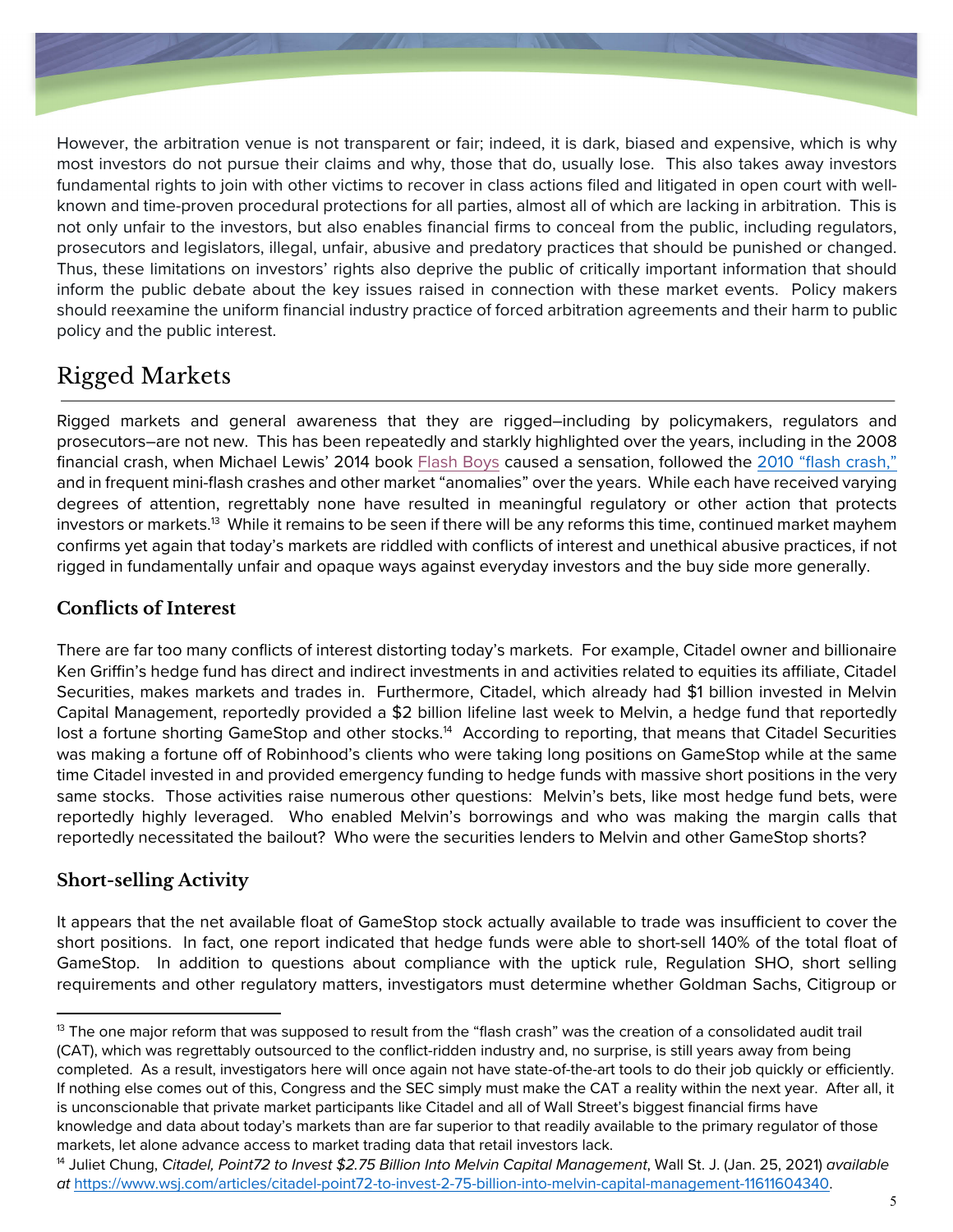

other dealers or prime brokers commonly used by hedge funds have designed derivatives products that facilitated synthetic shorts not reported in the short interest. Recall that in the years before the 2008 crash, hedge funds like John Paulson's wanted to short the housing market and Goldman<sup>15</sup> and others<sup>16</sup> created vehicles like Abacus for them to do just that. In addition to analyzing the short positions, products and related activities, investigators must also review all the communications between the shorts and their affiliates to determine if there was any collusion, manipulation, or other violation of law.

### **Trading Halts and Limitations**

The many trading halts by the exchanges, Robinhood and any others also need to be closely examined. The theory behind the exchanges' halts (often called "circuit breakers") is that such "time-outs" enable investors to obtain and process additional information, reassess trading interest, and re-populate order books, which is supposed to inform subsequent trading and restore order to what is believed to be otherwise uninformed or even misinformed panicky trading. It is not clear that happened here given that the mania driven trading continued largely unabated after the halts were lifted. Understanding why trading interest and behavior appeared unchanged will be critical to evaluating the current exchange trading halt structures and procedures.

However, Robinhood's multiple asymmetric and apparently ad hoc trading halts also have to be closely examined. Citadel denied it, but it was reported that Citadel ordered or suggested that Robinhood stop the trading in GameStop and other names, possibly to protect its direct or indirect short positions.<sup>17</sup> Even if that turns out to be unfounded speculation, it remains quite unusual for a retail broker-dealer to halt trading allegedly on only one side of the market, in a handful of names, only to reopen trading the next business day. Moreover, this is unusual also because it appears that many of the traders halted on account of Robinhood's actions were likely in the money by a fairly substantial amount.

Robinhood subsequently stated that it was essentially forced to halt trading in light of the extraordinary volatility in GameStop and to set aside or obtain additional funds to protect against defaults and to meet clearing requirements. This raises a host of issues, including whether Robinhood had a sufficiently robust compliance and controls framework for deciding if and when to halt trading and whether net capital and liquidity requirements sufficiently account for the nature and magnitude of trading through the largest retail broker-dealers. Either way, ad hoc trading halts clearly favor the positions of certain investors over others and need to be closely examined.

On top of that, Robinhood's most recent dramatic limitations on its clients' trading in numerous stocks to just one share, among other restrictions, are unprecedented. There is little dispute that this greatly impairs those clients' trading ability, at least on the Robinhood platform. The many issues raised by these actions need to be thoroughly examined by all the regulators as well.

<sup>15</sup> "SEC Charges Goldman Sachs with Fraud in Structuring and Marketing of CDO Tied to Subprime Mortgages," (April 16, 2010), *available at* https://www.sec.gov/news/press/2010/2010-

<sup>59.</sup>htm#:~:text=According%20to%20the%20SEC's%20complaint%2C%20the%20deal%20closed%20on%20April,for%20stru cturing%20and%20marketing%20ABACUS.<br><sup>16</sup> See, e.g., "Citigroup to Pay \$285 Million to Settle SEC Charges for Misleading Investors About CDO Tied to Housing

Market," (Oct. 19, 2011), available at https://www.sec.gov/news/press/2011/2011-214.htm.<br><sup>17</sup> The actions, communications and suggestions related and proximate to Robinhood's trading stops need to be closely

examined with the famous quote attributed to King Henry II about the Thomas Becket firmly in mind: "Will no one rid me of this meddlesome priest?"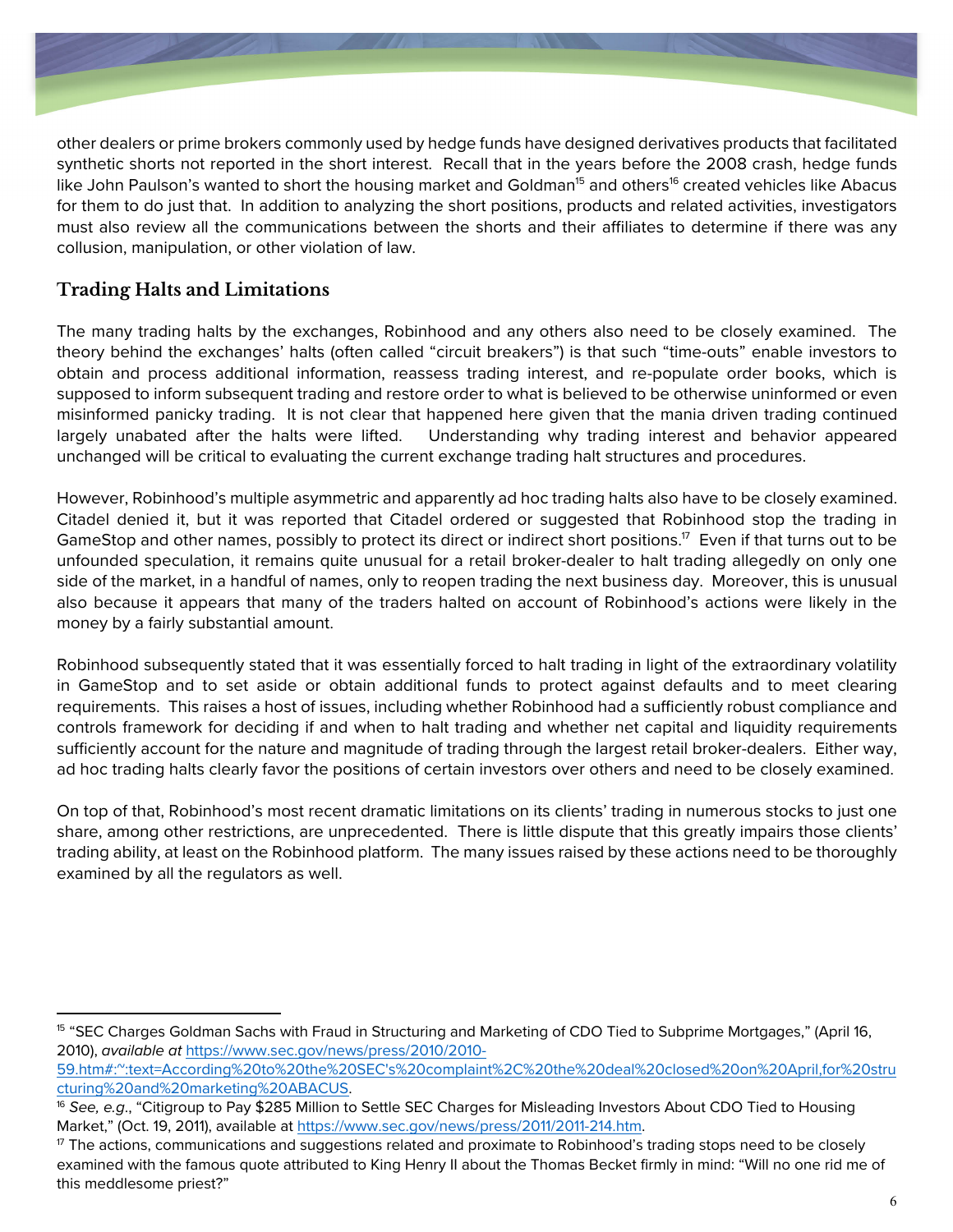

### Conclusion

There is little doubt that today's financial market are littered with multiple layers of legalized bribery, including PFOF and market manipulation that enriches the financial industry's biggest firms and intermediaries at the expense of investors, price discovery, capital formation, and the orderly functioning of markets. There is no reason for the markets today to be so fragmented other than to serve as a wealth extraction mechanism that moves money from buy-side pockets to sell-side firms, intermediaries and their affiliates.

So, the conclusions thus far based on what little is currently known are twofold. To be sure, first, there should be a thorough investigation into the market mayhem precipitated by the so-called Reddit rebellion ignited in the subreddit community of WallStreetBets and apparently implemented by Robinhood's retail army. However, second, that must not be allowed to obscure the need for a much broader and deeper investigation into the fragmented predatory financial ecosystem that enables such mayhem. For example, the biggest Wall Street banks and their subsidiaries and affiliates enable, fund and facilitate many of those trading practices because those banks are also (1) the prime brokers for most of the hedge funds, (2) the biggest derivatives dealers, (3) major market makers, and (4) significant lenders in various capacities including as securities lenders, while also playing numerous other roles in the financial system and, undoubtedly, in the transactions and activities at issue here.

Thus, while the direct and obvious participants in the market chaos like Robinhood, Reddit, Citadel, and the short sellers must be intensely scrutinized, the many other financial firms, including the marquee Wall Street banks, driving, enabling, funding and incentivizing these activities -- and enriching themselves from them -- must also be thoroughly reviewed.